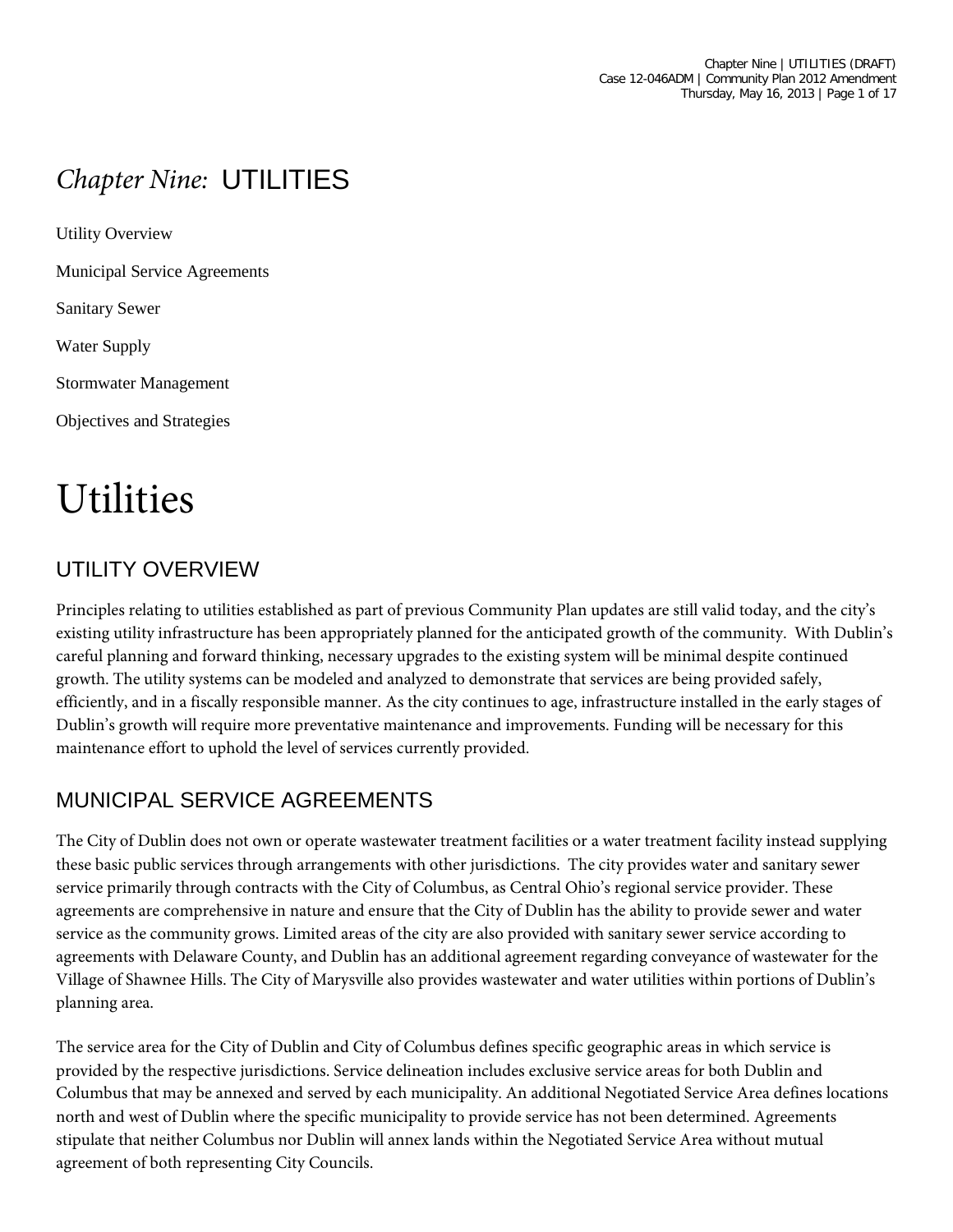# Existing Agreements

#### *City of Columbus - Sanitary Sewer Service Agreement*

The sanitary sewer service agreement approved on April 13, 1993, provides the City of Dublin with the ability to dispose of wastewater through the City of Columbus wastewater collection and treatment system until the contract's expiration in 2043. The agreement between the City of Dublin and the City of Columbus allows Dublin to construct sanitary sewers necessary to serve developing areas of the city. The operation and maintenance of the sanitary sewer collection system within the City of Dublin is the responsibility of the City of Dublin.

Either Dublin or Columbus is required to provide written notification, five years prior to the end of the contract period, to inform the other of its intentions regarding the contract. If written notification by either City does not occur, the contract is automatically extended for a period of three years. The sanitary sewer service agreement effectively provides for reliable wastewater disposal.

#### *City of Columbus – Water Service Agreement*

Dublin's water service agreement, also entered into on April 13, 1993, provides the City of Dublin access to drinking water until the contract expires in 2043. Similar to wastewater provisions, Dublin is permitted to construct water distribution infrastructure and connect to City of Columbus infrastructure for the purpose of providing or improving water supply to Dublin. The City of Columbus is responsible for routine maintenance and operation of the water distribution system within Dublin. The cost related to excessive maintenance, as defined by a formula within the contract, is the responsibility of the City of Dublin. The maintenance of fire hydrants, water storage facilities and vault structures for pressure reducing valves are also the responsibility of the City of Dublin.

Either Dublin or Columbus is required to provide written notification, ten years prior to the end of the contract period, to inform the other of its intentions regarding the contract. If written notification by either City does not occur, the contract is automatically extended for a period of three years. The water service agreement effectively provides the City of Dublin with a reliable source of drinking water.

#### *City of Columbus - Economic Development Agreement*

The City of Dublin entered into an Economic Development Agreement (EDA) with the City of Columbus in 2009, including modifications to the existing water and sewer service agreements. The EDA applies to a 277-acre area within the Negotiated Expansion Area, as defined by the 1993 Columbus and Dublin Water and Sewer Service Agreements.

The EDA established the terms and conditions under which the 277-acre area will become part of the Exclusive Dublin Expansion Area. Dublin City Council formally adopted the EDA with Ordinance 43-09 on August 17, 2009. On July 13, 2009, Columbus City Council approved ordinances authorizing the proposed EDA and the associated modification to the existing water and sewer service agreements.

The EDA facilitates the orderly development of this area by:

• Allowing for the annexation of properties adjacent to, and part of, areas planned for substantial economic development investments.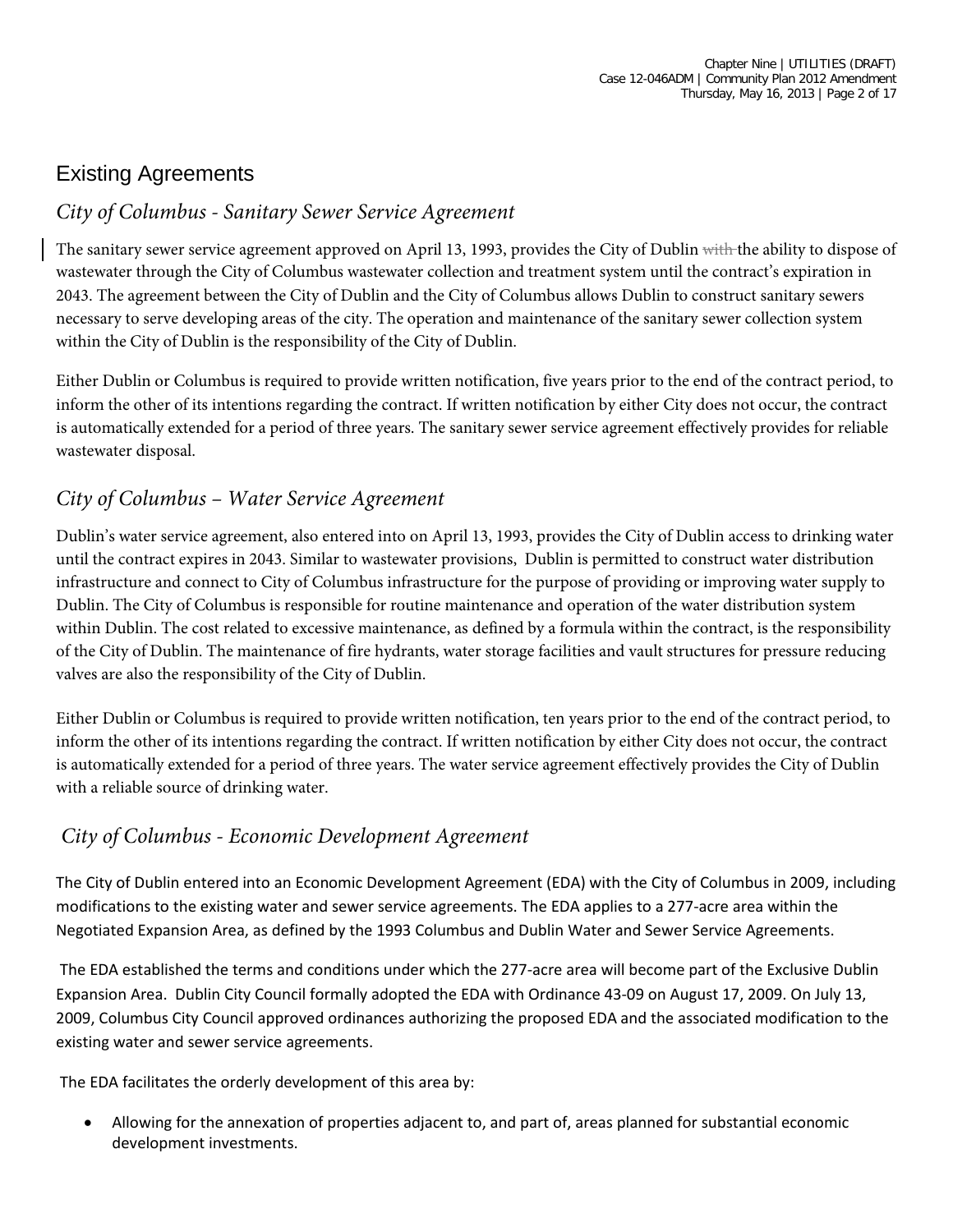- Providing the opportunity for greater influence over the development of properties located adjacent to both existing Dublin neighborhoods and a proposed major interchange improvement.
- Providing for the use of Dublin utility infrastructure, which has been sized and located to serve the area.

The key components of the EDA are:

- If annexation is requested by a property owner, the land will be annexed into Dublin
- Dublin will pay to Columbus an Equity Share for each annexation
- Dublin and Columbus will equally share in the net income tax revenues
- Dublin will provide utility services to the area
- Dublin will fund the necessary capital investments and other governmental services in the area and Columbus will return a portion of the tax revenues as reimbursement
- Non-compete clause

The initial term of this Agreement terminates on April 13, 2043, unless otherwise terminated prior to that date.

#### *Shawnee Hills – Sanitary Sewer Agreement*

On March 18, 2000, the City of Dublin entered into an agreement with the Village of Shawnee Hills located north of Dublin along the Scioto River to provide village access to sanitary sewer service. Today, Dublin provides access to the city's sewer system in order to transport sewage and other wastes from Shawnee Hills to the City of Columbus system for treatment and disposal.

As part of that agreement, the village made a one-time payment for access to transport up to 120,000 gallons per day (gpd). Excess flows will result in additional payments based upon the level of flow. An odor control facility was also provided by the City of Columbus as part of the agreement. The Shawnee Hills agreement will last until 2040, unless written notice is provided by either party at least five years in advance of the termination date. If notification does not occur, the agreement will remain in effect for successive three-year periods.

The Shawnee Hills agreement was amended in 2003 to consider sanitary sewer provision to the South Heidelberg Property (Bogey Inn site). As part of the approved contract amendments, the site is served by Shawnee Hills and is subject to Village regulations regarding sanitary sewer services. Flows from this site are not included in the 120,000 gpd contract cap, and the site has been annexed to the city and is subject to Dublin zoning regulations.

#### *Delaware County – Sanitary Sewer Agreement*

On August 22, 1994, the City of Dublin entered into an agreement with Delaware County to provide sanitary sewer treatment for portions of land along Summit View Road. For designated areas north of Summit View Road, the city collects wastewater and discharges it to Delaware County for treatment and disposition. The fully developed contracted area includes the Wedgewood Hills, Campden Lakes and Wedgewood Glen subdivisions. These projects were developed in accordance with the agreement at prescribed densities of 1.25 units per acre. Dublin performed inspections on the installation of the sewer system and is required to maintain infrastructure. Capacity fees and use charges are paid to Delaware County.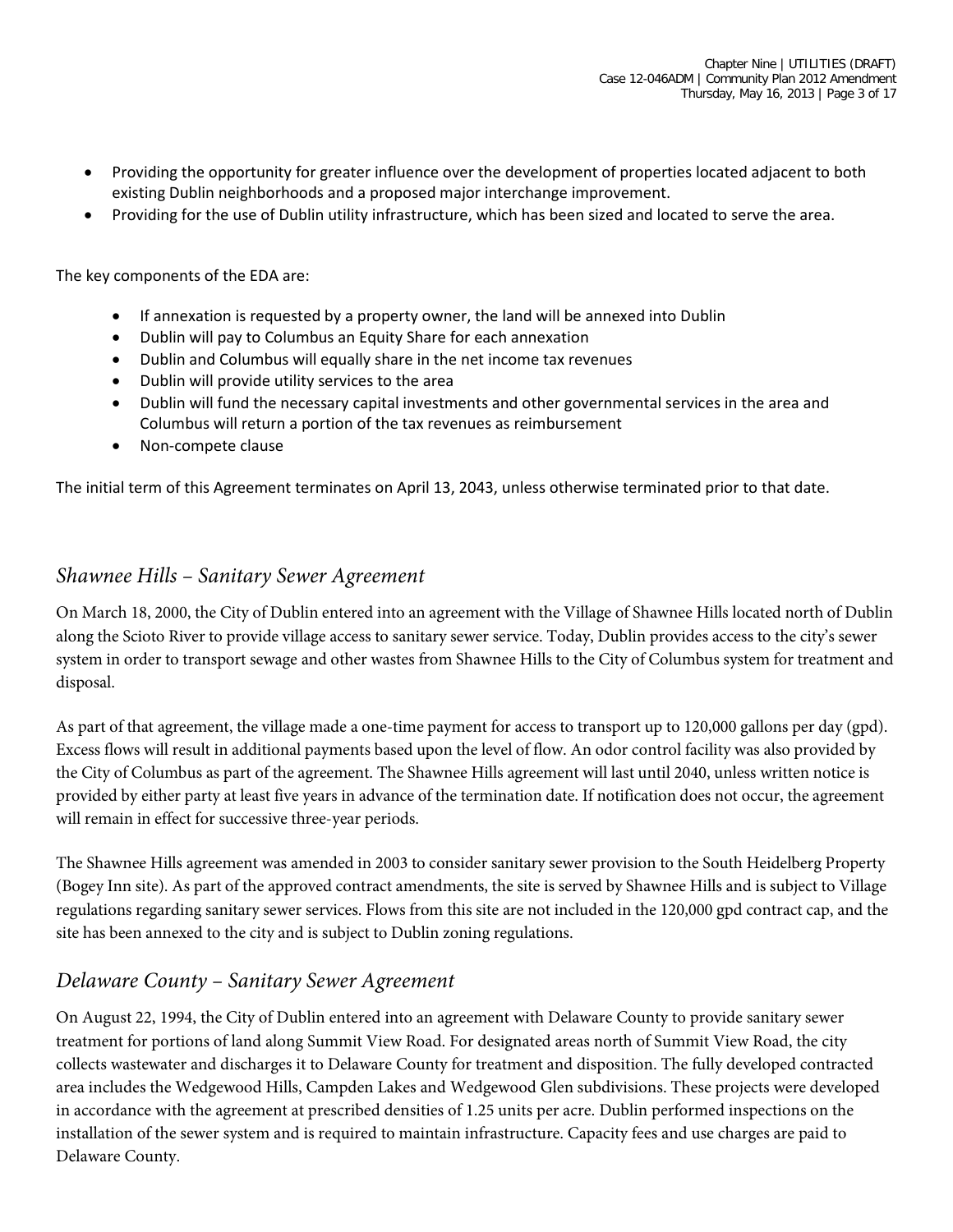This agreement included service agreements for Shawnee Hills with Delaware County; however, a subsequent 2000 agreement with the Village of Shawnee Hills and Columbus fulfills the requirements to provide the safe transportation of sewer flows as prescribed in the 1994 agreement. Delaware County is responsible to inspect and maintain the sewer collection system in these areas, and capacity fees and use charges in Shawnee Hills are paid to the City of Columbus.

# *City of Marysville*

Portions of Dublin's Negotiated Service Area as defined in the Columbus contracts currently obtain sanitary and water service through the City of Marysville. The area served is primarily located along Industrial Parkway through infrastructure originally installed under the jurisdiction of Union County. The county and City of Marysville entered into a contract on February 1, 2006, that transferred the operation and maintenance of the systems to the City of Marysville with defined areas of future municipal growth and additional areas of exclusive service provision within surrounding townships.

In 2009, t<sub>The</sub> City of Marysville completed the construction of a new wastewater treatment facility north of U.S. 42 adjacent to U.S. 33 on Beecher-Gamble Road.. The plant addresses capacity and environmental issues with the existing facility and will manage the treatment of up to eight million gallons per day (MGD). While the City of Marysville is obligated to maintain service to existing county customers, coordination of services outside Marysville's expected growth area and aging infrastructure provides opportunity for regional dialogue and cooperation as development progresses in the Negotiated Service Area.

#### *Ohio Environmental Protection Agency - Director's Final Findings and Orders*

In November of 2008, City Council approved Resolution 83-08, which authorized the City Manager to enter into an agreement with the Ohio Environmental Protection Agency (OEPA) regarding the Director's Final Finding and Orders (DFFO) related to sanitary sewer system discharge and storm water inflow and infiltration. The OEPA issued the final version of the DFFO on February 11, 2009.

The DFFO requires that the communities that discharge their wastewater into the Columbus system plan and implement practices to assist in minimizing illegal discharges from the Columbus system. The required implementation includes:

- Public Notification Program
- Sanitary Sewer Overflow (SSO) Emergency Response Plan
- Sanitary Sewer Evaluation Study (SSES)
- Capacity, Management, Operations and Maintenance (CMOM) program

All of the requirements listed above have been met. The SSES is an on-going project and is on an approved 15-year schedule.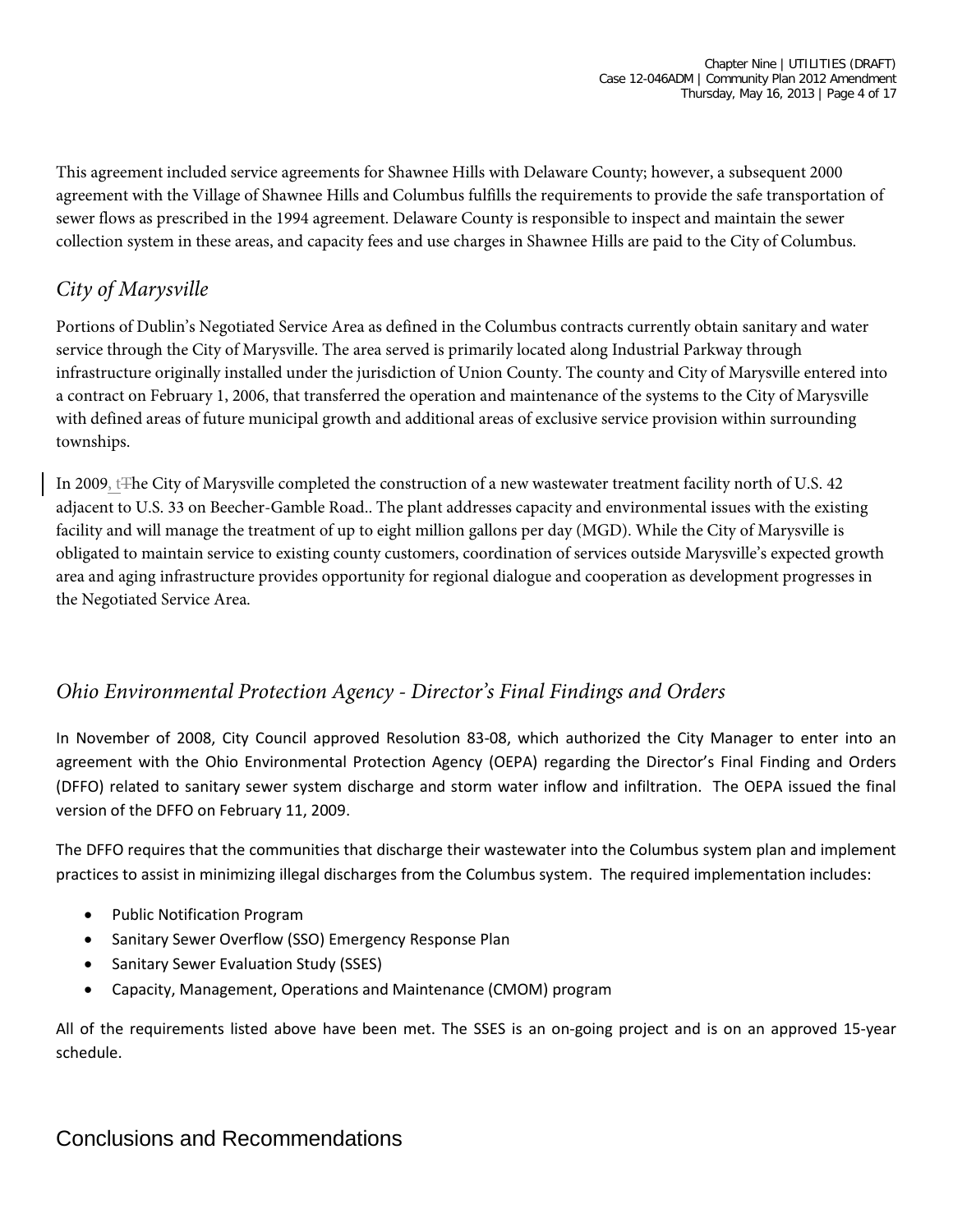As a governmental agency, the City of Dublin strives to provide its residents and businesses with the safe and efficient collection of wastewater and adequate distribution of potable water for consumption and fire protection. As Dublin continues to grow and further development occurs in the U.S. 33 Corridor Area and Northwest/Glacier Ridge Area ), the presence of overlapping service areas provides an opportunity for coordinated water and sanitary sewer provision that can result in greater efficiency and benefit to the entire region. All potential options for water and sewer provision should be considered as growing development affects the capacities and operational function of the planning area; policies relating to these growth issues should be examined with future development.

While the City has traditionally provided water and sewer service to areas only within municipal boundaries, the consideration for extending services outside the city should also be evaluated as a means to achieve economic development goals and other quality of life objectives. Existing or future service agreements should be considered within the context of long-term maintenance and infrastructure viability for all remaining portions within the service area.

# **SANITARY SEWER**

#### **Existing Conditions**

The sanitary sewer collection system for the City of Dublin contains seven major sanitary trunk sewers and seven sewer tributary areas. The sanitary sewer tributary areas include:

- Deer Run Sanitary Trunk Sewer
- North Fork Indian Run Sanitary Trunk Sewer
- South Fork Indian Run Sanitary Trunk Sewer
- Cosgray Sanitary Trunk Sewer
- North Cramer Sanitary Trunk Sewer
- South Cramer Sanitary Trunk Sewer
- Riverside Sanitary Trunk Sewer

The Riverside Sanitary Trunk Sewer serves those areas of Dublin on the east side of the Scioto River and drains into the City of Columbus sanitary sewer system through the Upper Scioto East Interceptor Sewer. The remaining six tributary areas located on the west side of the Scioto River drain to the Upper Scioto West Interceptor Sewer. The Upper Scioto West Interceptor is the latest major improvement to the sanitary sewer system. The \$21.7 million (\$18.7 million funded by the City of Dublin and \$3.0 million by the City of Columbus) project was undertaken to relieve many system deficiencies and provide the sanitary sewer system adequate capacity necessary to meet future wastewater demands .

The sanitary sewer collection system consists of more than 225 miles of sanitary sewers and 5,537 sanitary sewer manholes. One sanitary sewer pump station along with approximately 3,500 feet of sanitary sewer force main complement the system to provide service to areas in the Riverside Sanitary Sewer Tributary areas where gravity service is not feasible. This pump station is located along the east side of Riverside Drive between Summit View Road and Wyandotte Woods Boulevard. The City of Dublin currently generates an average of approximately 6 mgd of wastewater that drains to the City of Columbus sanitary sewer system for ultimate treatment and disposal.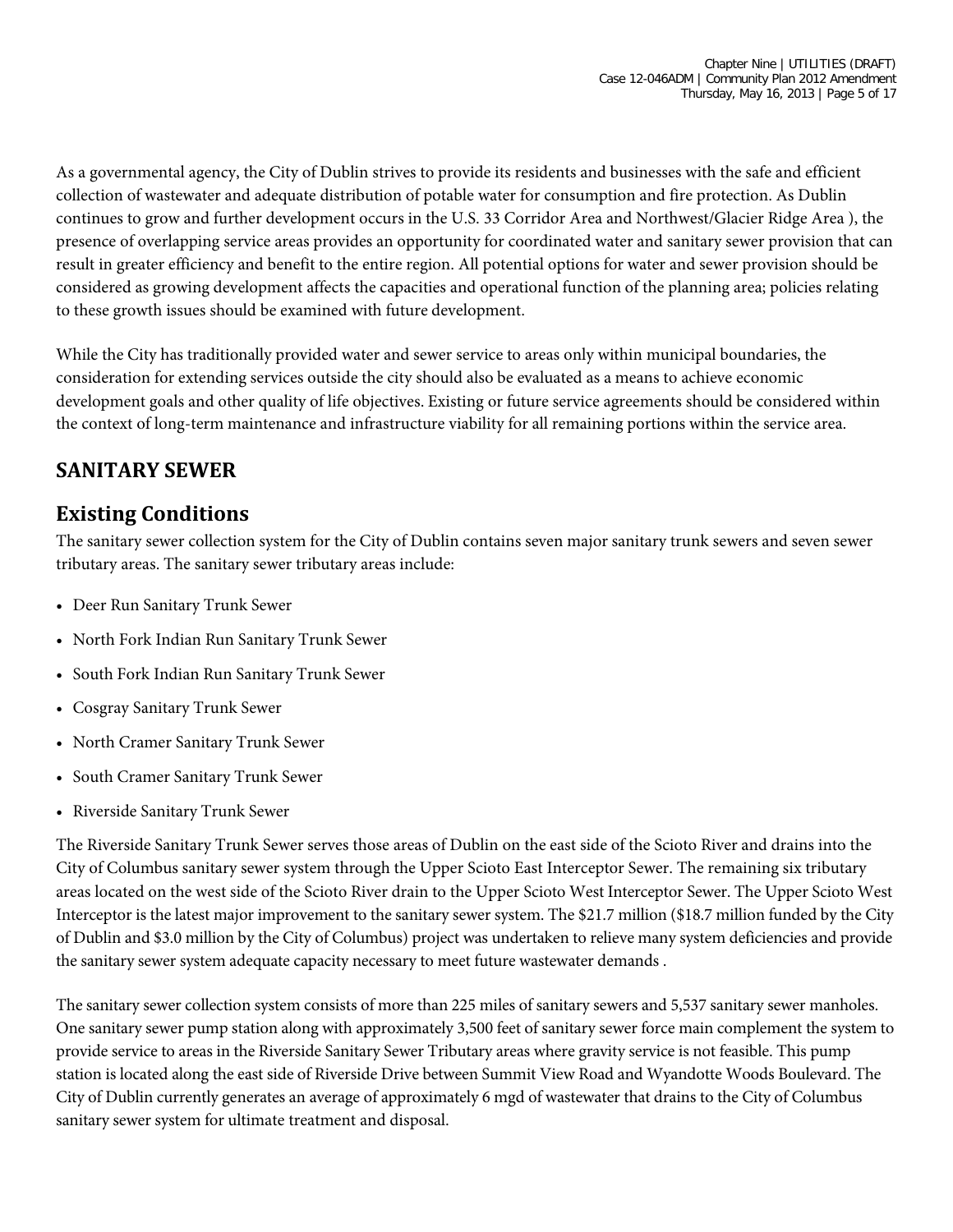# **Analysis and Future Projections**

The existing and future conditions of utility infrastructure can be evaluated by applying the sanitary sewer flow and water demand estimates into hydraulic computer models. For each sanitary sewer tributary area, a computer model was created and populated with information from documented as-built construction drawings. Since the 2007 Community Plan was completed, additional improvements and additions to utility infrastructure have taken place. Improvements performed range from major capacity enhancements to repairs in aging infrastructure. These improvements and additions were researched and added to the utility computer models.

Existing and future sanitary sewer flows were developed for input into the sanitary sewer model. Existing flows for the model were created using a combination of existing house counts and sanitary sewer flow meter data to establish a daily flow pattern. Using the standard design criteria in Table 9.1 and future uses discussed in the Land Use Chapter  $-3$ , the future flows were estimated and entered into the model. Existing and future impacts to the sanitary sewer system were then evaluated to ensure that necessary capacity is available to transport wastewater flows.

The OEPA DFFO requires that the City perform a Sewer System Evaluation Study (SSES). The City has opted to do this study in phases over a 15- year time frame. This study requires gathering field data and performing hydraulic analysis of the sewer system. Each of the existing sewer sheds models use updated data based on the schedule approved by the OEPA. The narrative for the watersheds is updated as continued modeling is performed.

An analysis of the sanitary sewer system based on the proposed greater densities within the Bridge Street District that were not considered in previous modeling found that the trunk sewers that serve this area (Deer Run, North Fork Indian Run, South Fork Indian Run and Riverside) were adequate to serve the proposed development plan. Only minor improvements to the rest of the system are otherwise required.

#### *Deer Run Sanitary Sewer Tributary Area*

The Deer Run Sanitary Sewer Tributary Area currently serves approximately 3,350 acres of developed land within the City of Dublin. Existing development within the Deer Run produces a peak daily sanitary sewer flow of approximately 5.60 MGD, and the main trunk sewer is experiencing problems under existing conditions. Currently there are two separate areas where the sewer has reached its hydraulic capacity: the Dublin Road Siphon and Kilbannan Court Capacity Constraint.

The Deer Run Trunk Sewer just north of the intersection of Dublin Road and Reserve Drive has reached its hydraulic capacity under existing conditions. The location of the capacity problem is the former site of the Deer Run Pump Station. Currently there are parallel 15-inch sewers acting as a siphon and emptying in a 36-inch sewer under Dublin Road. The majority of the flow from the Deer Run Sanitary Tributary Area passes through these parallel sewers. The 15-inch sewers are not capable of handling additional flow and improvements to this area are necessary.

The Deer Run Trunk Sewer just south of Kilbannan Court is also exceeding its hydraulic capacity under existing conditions as it passes through the Muirfield Village Golf Course where the 12 inch diameter pipe is reduced to an eight-inch sewer. This bottleneck may cause the sanitary sewer to surcharge during peak flows under existing development conditions.

Although the Deer Run tributary area is mostly developed, there are small areas that still have the capacity for development and/or redevelopment. Using the proposed future land uses, approximately 5.67 MGD of total peak sanitary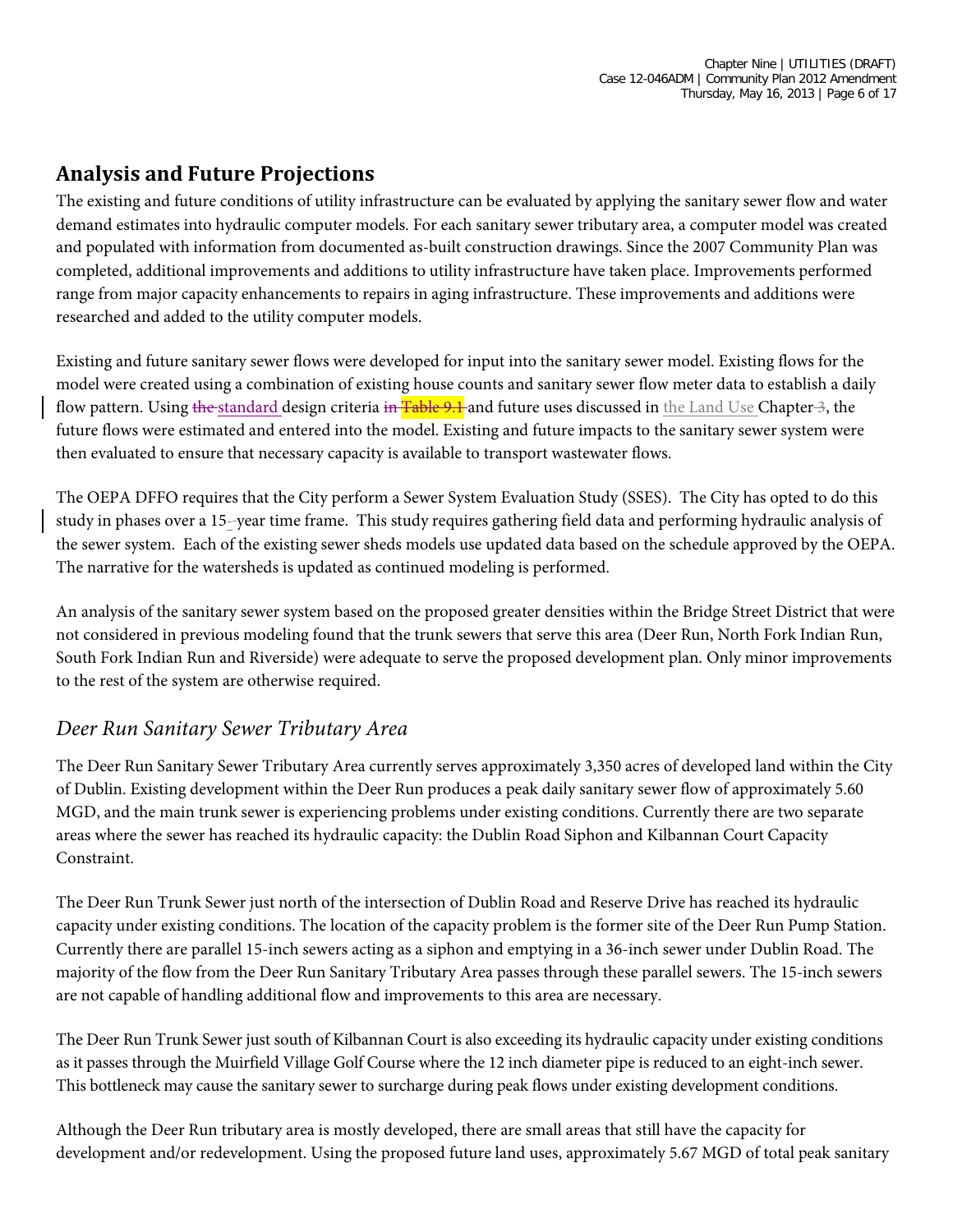flow will be generated in this watershed. No additional sections of the sanitary sewer system appear to be affected by this additional sanitary flow. However, additional growth in the Deer Run sanitary sewer system will worsen capacity problems at the Dublin Road Siphon and Kilbannan Court area. The current condition of the sanitary sewer system will prohibit additional growth in this area until the identified deficiencies are corrected.

As required by the OEPA DFFO, additional modeling has been done for this tributary area and upgraded to a dynamic model including all pipes, This new model validated the findings of previous work and provides additional insight for managing the identified issues. Proposed improvement projects will be carried into future capital improvement programs to resolve these issues.

In 2012, the City undertook a large sewer lining project within this tributary. The age and pipe material of the sewers in this area has allowed more than usual amounts of rainfall and groundwater to enter the system. The more durable pipe linings restore the structural integrity of the pipe and reduce the amount of inflow and infiltration of rainfall and groundwater. Additional reduction of inflow and infiltration from repair and maintenance of house services may be necessary to continue to further improve the conditions of this sewer tributary area.

#### *North Fork Indian Run Sanitary Sewer Tributary Area*

The North Fork Indian Run Sanitary Sewer Tributary Area serves approximately 3,030 acres of developed land within the city. Existing development within the North Fork Indian Run produces a peak daily sanitary sewer flow of approximately 4.91 MGD. While there are no capacity issues under existing peak conditions, the sanitary sewer is gradually reaching its allowable capacity.

The North Fork Indian Run Sanitary Tributary Area has significant undeveloped land. The previously defined tributary area encompasses a large portion of the Negotiated Service Area. Future land uses produce sanitary sewer flow projections of approximately 10.09 MGD, and the service area for the North Fork Indian Run Sanitary Sewer System would more than double in area, from 3,030 acres to 6,900 acres, thus creating many capacity issues. The main trunk sewer exceeds capacity in the general area of Dublinshire Drive and Cashel Court to the trunk sewer's terminus near Dublin Road. This represents approximately 9,000 feet of 24-inch sanitary sewer. Major sanitary sewer improvements will be needed to serve expected build-out in the area.

#### *South Fork Indian Run Sanitary Sewer Tributary Area*

The South Fork Indian Run Sanitary Sewer Tributary Area currently serves approximately 2,300 acres of developed land within the city. Existing development within the South Fork Indian Run produces a peak daily sanitary sewer flow of approximately 3.91 MGD. Under existing peak conditions there appears to be no capacity issues.

The additional area to be served by the South Fork Indian Run Sanitary Sewer System is approximately 1,920 acres. The future land uses in this watershed are projected to produce sanitary sewer flows of approximately 8.56 MGD. To accommodate the additional flow, approximately 4,000 feet of sanitary sewer will need to be improved.

#### *Cosgray Sanitary Sewer Tributary Area*

The Cosgray Sanitary Sewer Tributary Area currently serves approximately 1,210 acres of developed land within the city. Existing development within the Cosgray produces a peak daily sanitary sewer flow of approximately 1.68 MGD. The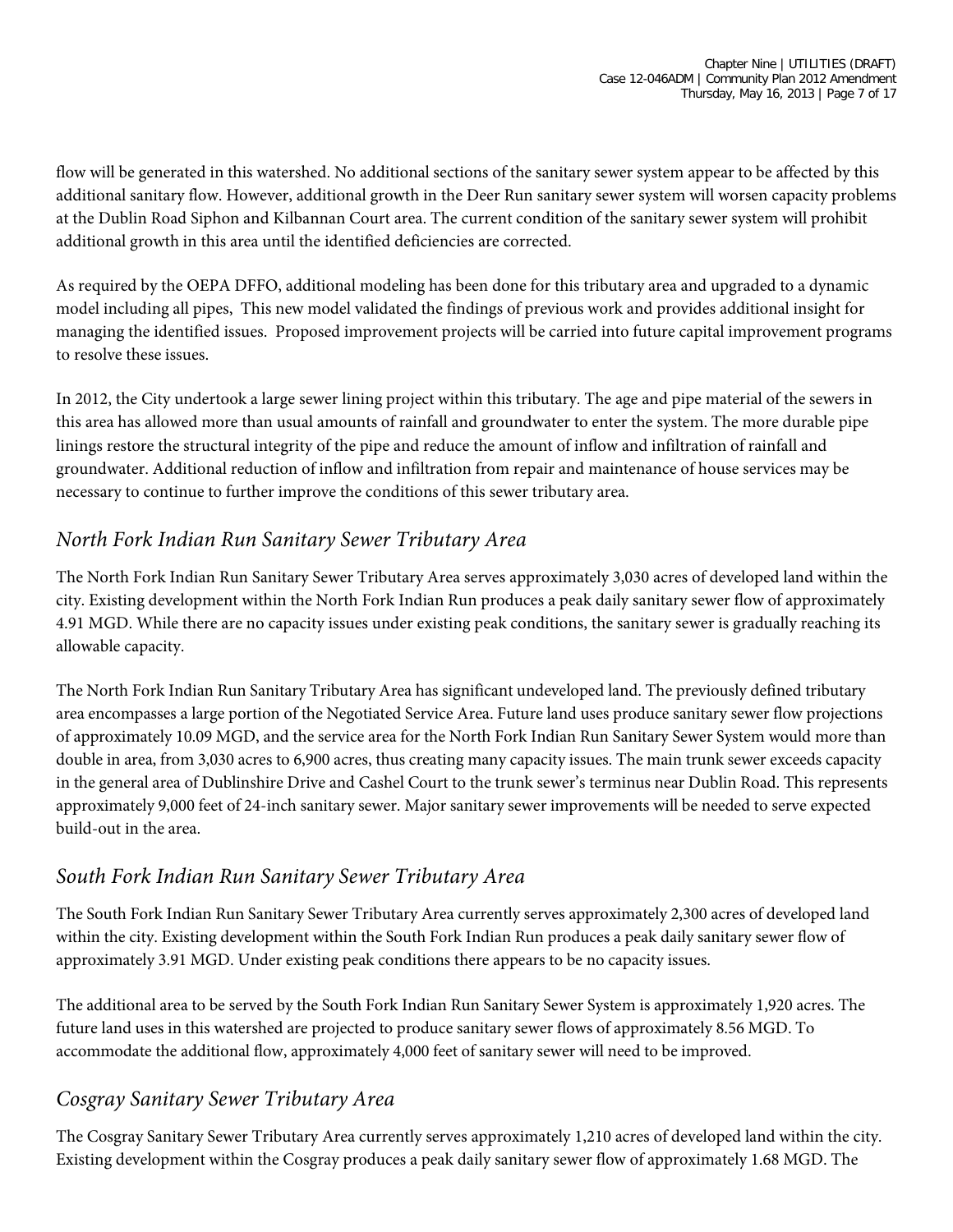trunk sewer under existing conditions appears to be performing well with additional capacity available throughout the system.

The future land use plan indicates an additional 530 acres of area that would be served through the Cosgray Sanitary Sewer System. These uses would produce approximately 3.24 MGD of sanitary sewer flows. The model results show the Cosgray Sanitary Trunk Sewer has sufficient capacity to serve the land uses as proposed.

#### *Cramer North Sanitary Sewer Tributary Area*

The Cramer North Sanitary Sewer Tributary Area currently serves approximately 1,175 acres of developed land within the City of Dublin. Existing development within the Cramer North produces a peak daily sanitary sewer flow of approximately 1.45 MGD. The trunk sewer under existing conditions appears to be performing well with additional capacity available throughout the system.

Based upon expected future development within the city's planning area, an additional 675 acres of land is to be developed in the Cramer North Sanitary Sewer Tributary Area. The sanitary sewer flow produced would be approximately 3.43 MGD, within the capacity to accommodate proposed future land uses.

# *Cramer South Sanitary Sewer Tributary Area*

The Cramer South Sanitary Sewer Tributary Area currently serves approximately 515 acres of developed land within the city. Existing development within the Cramer South Tributary produces a peak daily sanitary sewer flow of approximately 2.69 MGD. The trunk sewer under existing conditions appears to be performing well with additional capacity available throughout the system.

Under the Future Land Use Map, an additional 825 acres of land is to be developed in the Cramer South Sanitary Sewer Tributary Area. This would produce a sanitary sewer peak flow of approximately 3.20 MGD. Under these conditions the system is capable of meeting the needs of future growth in this sanitary sewer tributary area.

#### *Riverside Sanitary Sewer Tributary Area*

The Riverside Sanitary Sewer Tributary Area currently serves approximately 1,320 acres of developed land within the city. Existing development within the Riverside Tributary produces a peak daily sanitary sewer flow of approximately 3.53 MGD. The trunk sewer under existing conditions appears to be performing well with additional capacity available throughout the system.

The future land use plan identifies an additional 716 acres of land to be developed in the Riverside Sanitary Sewer Tributary Area. This produces a total sanitary sewer peak flow of approximately 6.27 MGD, which is within the service capacities of this tributary.

#### *Bridge Street District*

Four sewer tributary areas are used to provide sanitary services to the Bridge Street District: Deer Run, North Fork Indian Run, South Fork Indian Run and Riverside. The static models for these areas were updated in 2011 to reflect newer flow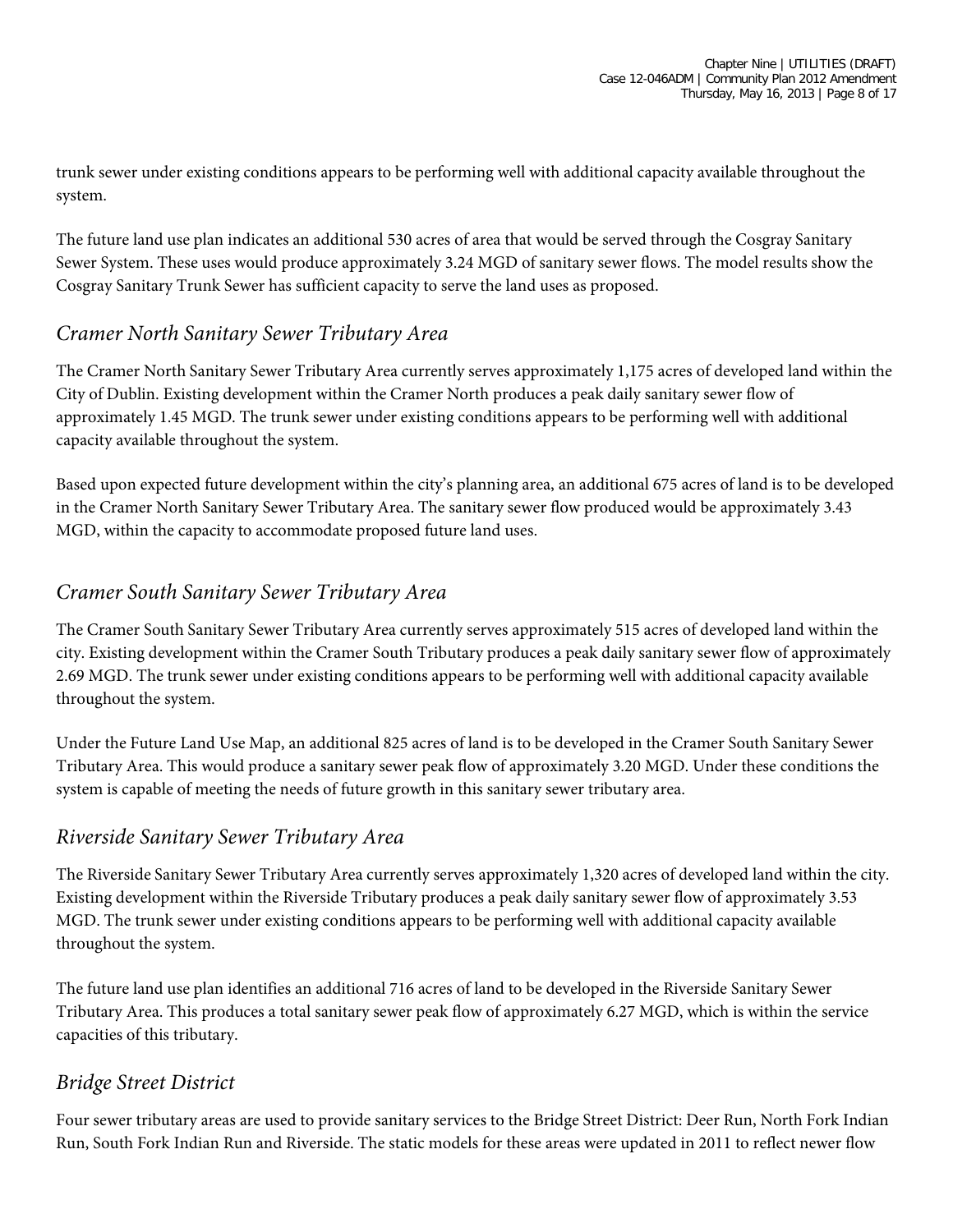metering data, any new development not reflected appropriately in the previous model and the proposed densities for the Bridge Street District. No immediate operational issues were identified that were caused by the proposed level of development in the District. The estimated additional flows by the proposed land use will not change the performance of the existing system. Additional sewer infrastructure will be needed by proposed developments within the District to provide service to their buildings.

# **Conclusions and Recommendations**

The additional area proposed to be serviced through the City of Dublin's sanitary sewer system represents an additional 17.0 MGD in peak wastewater flow. Table 9.2 summarizes the peak sanitary sewer flows determined through modeling, where three watersheds have limitations on their ability to serve additional growth.

- The Deer Run Sanitary Sewer System has reached its allowable capacity and will require sanitary sewer improvements to accommodate additional growth.
- The North Fork Indian Run Sanitary Sewer System is not capable of serving the currently defined tributary area. Additional modeling and analysis will be needed to identify the maximum area that can be served. Alternatives should be considered to identify options to provide sanitary sewer service to the remainder of the Negotiated Service Area.
- The South Fork Indian Run Sanitary Sewer System will require capacity improvements to handle wastewater flows expected by the Future Land Use Map. Alternatives should be developed to identify the level of improvements necessary to provide sewer service in this watershed.

All projections are based on the densities determined as part of the 2007 Future Land Use Map. Significant alterations to these densities could affect the ability of the City to provide for resulting wastewater flows. The above narratives for each watershed will be revised as updated modeling is performed, as required by the OEPA Director's Final Findings and Orders.

# **WATER SUPPLY**

#### **Existing Conditions**

The City of Columbus water supply is supported by both surface water and groundwater sources and is the primary source of drinking water for the city. The City of Columbus is currently in the process of improvements to increase the system's water supply and safe yield (the amount of water that can be supplied during an extended period of drought). Columbus is planning to expand groundwater wells, and is constructing three additional reservoirs in Delaware County. The continued efforts to maintain adequate sources of drinking water will enable the Dublin to support additional community growth. The construction of the first (and largest) of the upground reservoirs and associated piping was started in 2011 and is expected to be complete in 2013. The need for the other two reservoirs will be determined in future years and no construction dates have been set.

The water distribution system supplying Dublin provides an average of approximately 5.9 million gallons of domestic water on a daily basis. The distribution system consists of over 227 miles of water distribution pipe ranging in size from two inches to 24 inches. The system contains 2,997 public fire hydrants and 2,346 water valves.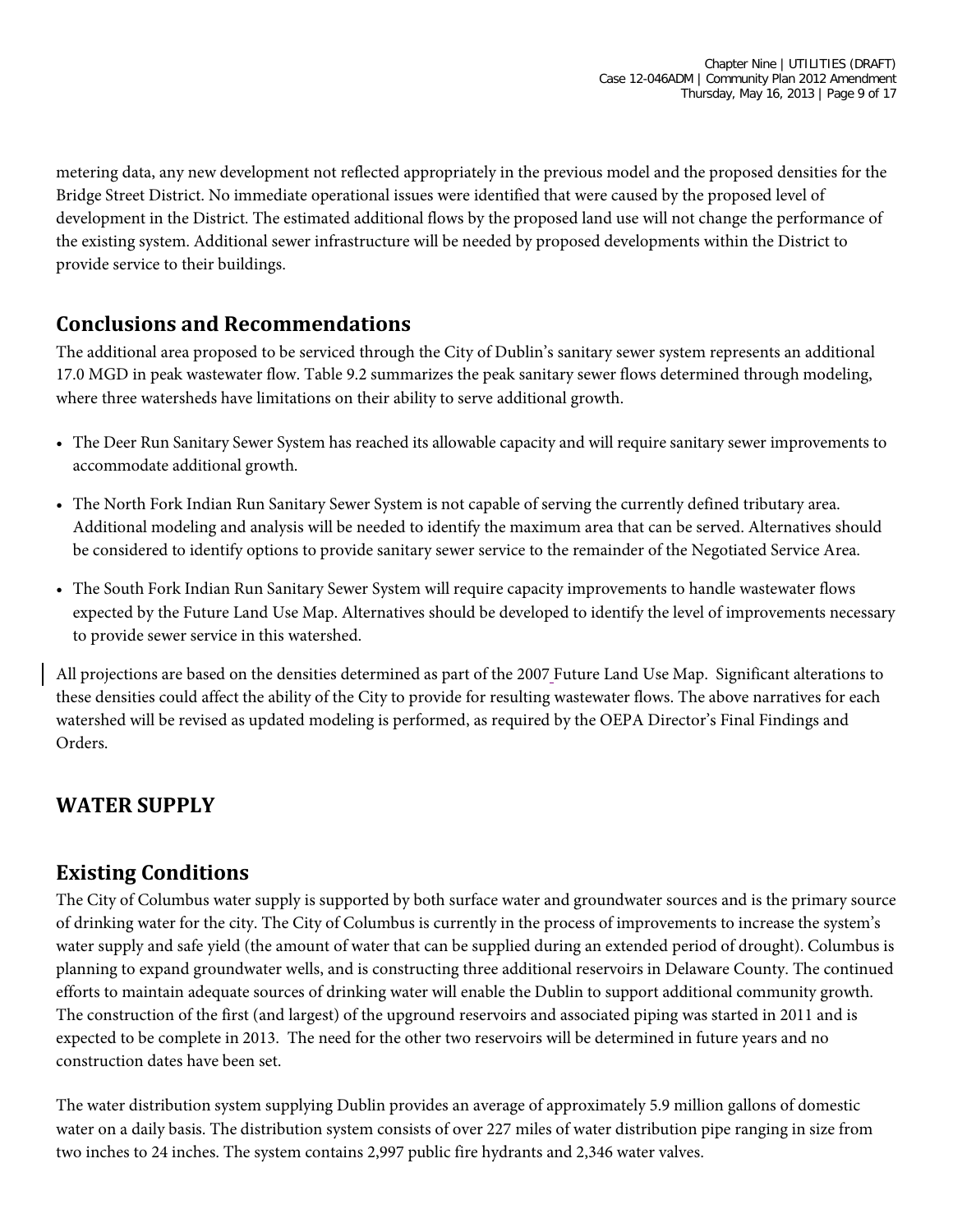Water storage, necessary for fire protection and maintaining pressure in the system, is provided by six storage tanks with a combined capacity of 9 million gallons. The current active storage towers are:

- Summit View Storage Tower (2 MG)
- Rings Road Storage Tower (2 MG)
- Avery Road Storage Tower (2 MG)
- Tartan West Storage Tower (0.5 MG)
- Darree Fields Storage Tower (2 MG)
- • Dublin Road Storage Tower (0.5 MG)

System water storage is maintained by four booster stations (Rings Road, Post Road, Brand Road, and Tartan). The storage towers control system hydraulics across four pressure districts (Henderson, Smoky Row, Post and Tartan).

As part of the analysis for the infrastructure to support the Bridge Street District, the water system model was upgraded to a dynamic model from a static model. The dynamic model provides information on how the system operates over time. This is a more accurate way to examine how the water distribution system functions with varying demand level throughout the day and seasons.

#### **Analysis of Existing Conditions**

The water transmission system was evaluated using a hydraulic model that simulates pressurized hydraulic systems. The model was created using only transmission lines larger than 12 inches in diameter and existing flow test information and water demand estimates. Using fire hydrant flow test data, the model was calibrated to existing conditions. Once existing conditions could be reliably reproduced, future demand was added allowing an evaluation of the existing transmission system. Potential improvements necessary to provide capacity for future demand based on the proposed future land use scenario could also be identified.

The hydraulic model was used to determine the scope of improvements to the existing water distribution system to meet pressure and fire flow requirements. For the purposes of this preliminary analysis, the alternatives analyzed were not exhaustive; the improvements described are meant to provide an understanding for the level of improvements necessary to meet hydraulic requirements. Additional alternative studies should be performed to verify that the solution that is implemented is the best one for the city.

Existing conditions were evaluated using a calibrated water distribution model to determine if the appropriate fire flows and minimum pressures could be maintained. Fire flows greater than 1,000 gallons per minute (gpm) are required, however greater than 2,500 gpm available at any location within the distribution system is most desirable. System pressures greater than 20 pounds per-square-inch (psi) are required during peak hourly demands; however, it pressures greater than 35 psi during peak hourly demands are desired to ensure adequate system performance.

Under existing conditions the water system is generally capable of meeting average daily and maximum daily demands. Under peak hourly demands, the system is showing signs of lower pressures in the area of Rothesay Drive and Glick Road and in the vicinity of Memorial Drive and Gairloch Court, just east of Muirfield Drive. The pressure experienced in these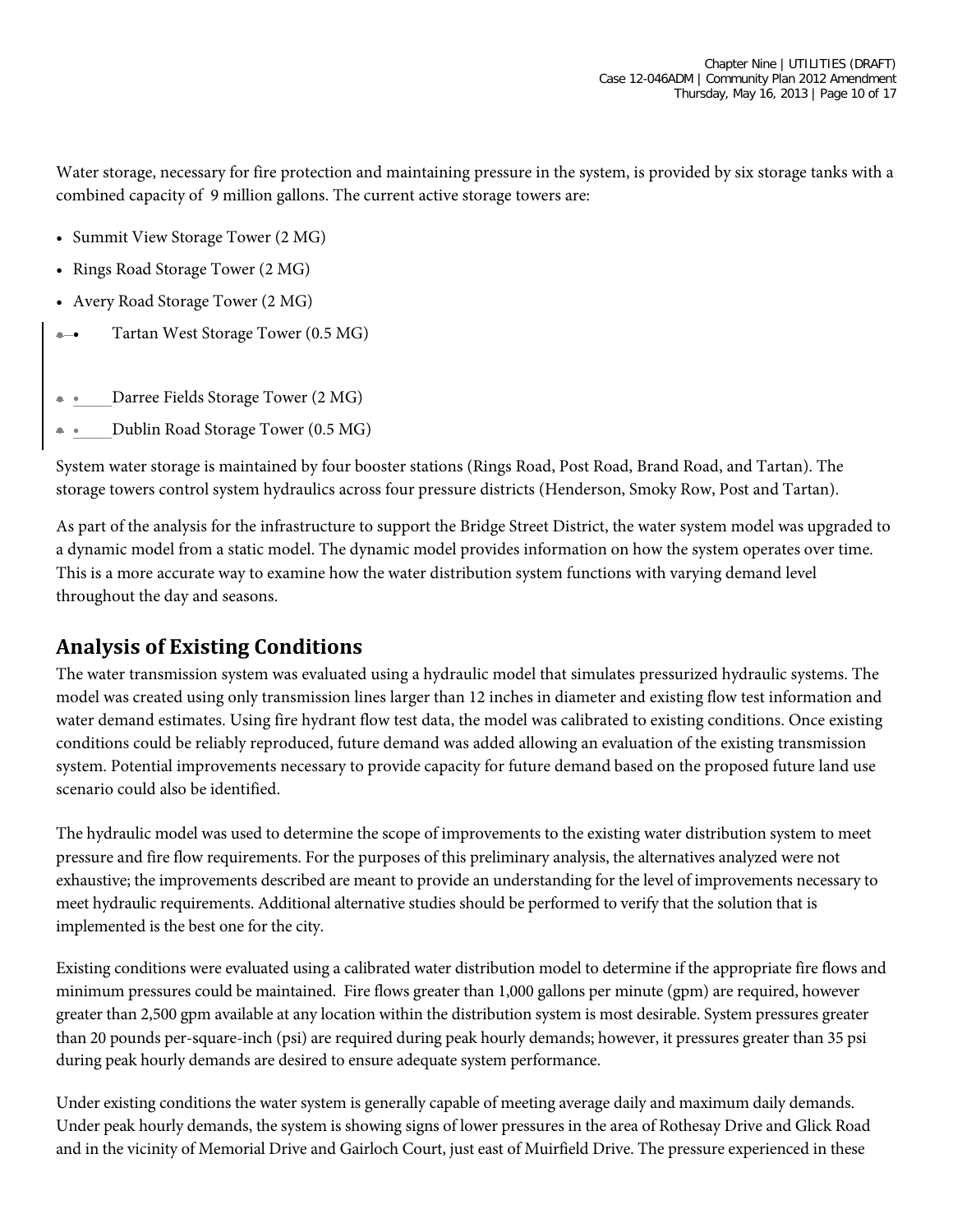areas is currently above 35 psi during peak hourly demands; however, these areas do represent the lowest pressures within the system.

While the results of hydraulic modeling indicated that all portions of the water distribution system are currently meeting *required* fire flows, large portions of the system were not able to provide levels that meet *desired* fire flows:

- Muirfield Village and areas generally bounded by Avery Road to the west and Brandon Park to the south experience fire flows less than 2,500 gpm at a residual pressure of 20 psi under existing conditions.
- Areas east of the Scioto River bounded by Riverside Drive to the west, Hard Road to the north and Bright Road to the south experience fire flows less than 2,500 gpm at a residual pressure of 20 psi under existing conditions.
- Other smaller areas not capable of delivering desired fire flows can also be found in the areas of Ballantrae Loop near the Southwest Area and Tuller Ridge Drive in the Sawmill/SR 161 Area.

An elevated storage tower was added to the model in the vicinity of Muirfield Village to address issues identified in this area and to provide increased hydraulic capacity. The results of modeling showed that pressures experienced in the area during peak hourly demands improved greatly, and the area was able to meet fire flow requirements.

Additional modeling demonstrated several suitable locations for an elevated storage tower. In addition to elevated storage, an alternative was analyzed that would increase the capacity of water delivery to the affected area by constructing a large transmission line. While this alternative would resolve the existing deficiencies in the area, it would be more costly than elevated water storage and would be more disruptive during construction. A Preliminary Engineering Study was completed in 2010 to determine a site for the needed additional elevated water storage. The modeling done for the 2007 Community Plan was revisited including the previously proposed locations for the additional 500,000 gallon tower. Several public meetings were held to discuss the need and possible locations for the water tower. In May of 2010, Council approved the location at 10525 Dublin Road based on the modeling and public input. The land (approximately 3.8 acres) was purchased from the Muirfield Village Golf Club and the tank was constructed and became active in 2013.

Based upon analysis, portions of the water distribution system along Avery Road and Glick Road appear to experience problems meeting fire flow requirements. The area is within a different pressure district than the majority of the Muirfield area. A 16-inch transmission line from the Tartan West Tank to the existing transmission line on Manley Road was added to the model to improve hydraulic capacity, and demonstrated sufficient fire flow requirements. A 12-inch transmission main was installed as part of the Tartan Ridge development project in 2010. This improvement was included in the modeling performed for the Dublin Road Water Tower and is sufficient to resolve the stated deficiencies in this area.

East of the Scioto River, the water distribution system east of Riverside Drive, south of Hard Road and north of Bright Road may not be able to meet fire flow requirements. To represent the additional hydraulic capacity to this area, the water main on Sawmill Road south of I-270 was modeled to connect with the water main on Sawmill Road north of I-270. This improvement would require crossing I-270 and may be costly. The area does contain smaller water mains that are currently not included in the hydraulic model. While it is believed the looping of smaller mains in this area will provide sufficient fire flows, additional analyses will be performed to determine the specific impacts to this portion of the distribution system. The addition of hydraulic capacity to this area will improve the ability to meet fire flow requirements.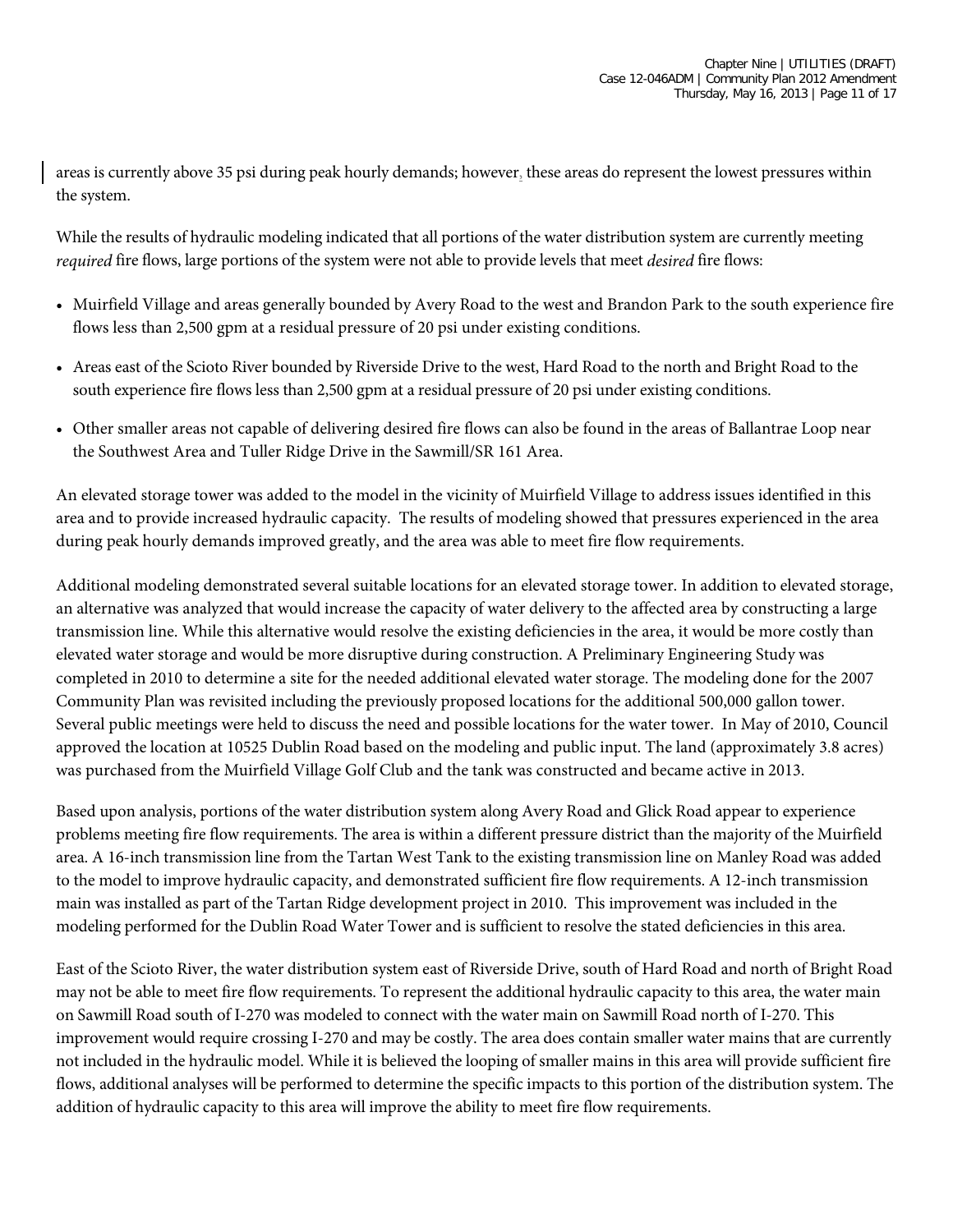A localized area in the vicinity of Ballantrae Loop area experienced problems delivering the required fire flows under existing conditions. To provide additional hydraulic capacity to this area, a transmission line was added to the model in an effort to loop this dead end area with the existing water distribution system. In addition, a 2.0 MGD water storage tower was modeled in the Darree Field Park to improve system performance in the southwest area of the city. The results of the model analysis proved the addition of this transmission line and elevated storage will enable the water system in this area to meet fire flow requirements. Accordingly, the proposed water tower was constructed and put into operation in 2010. The transmission mains were installed along Cosgray Road (from north of Shier Rings Road to the future entrance into Ballantrae) and along the Darree Fields driveway to provide connection to the Darree Fields Water Tower. In 2011, the extension of the 12-inch waterline into Ballantrae to address the pressure issues on Ballantrae Loop was installed per an approved Infrastructure Agreement with developer of Ballantrae.

# **Analysis of Future Conditions**

Water demand design criteria were based on a combination of existing City of Dublin specific data and industry standard values. An average daily demand of 259 gpd/EDU was used for estimating existing and future water demands for residential land use throughout the system. This value was determined through investigation of existing water use records. Other land uses utilized the sanitary sewer flow projection criteria to estimate the water demand throughout the system. After calibrating the model to existing system data, the impact of average daily demands on the system could be evaluated.

Water demand projections were developed for the future land use plan. The table below represents the total water demands for the existing and future conditions. The increase in water demand to serve all development scenarios represents an almost 100 percent increase over current demands. Accordingly, the existing system will not be able to meet hydraulic requirements unless improvements are made. Areas identified with deficiencies under existing conditions exhibit further reductions in pressure and available fire flows.

The Muirfield Area in the location of Rothesay and Gairloch will gradually develop pressures that are below the required 20 psi standard. The larger Muirfield area will develop pressures that are below the desired minimum pressure of 35 psi. Portions of the Muirfield area affected by lower than desired available fire flows under existing conditions will also gradually increase in size. Modeling shows that this lower than desired pressure will remain confined to the Muirfield area.

Portions of the Southwest Area near the Ballantrae subdivision, particularly near Ballantrae Loop, will also exhibit signs of lower than desired pressure. Without additional improvements, this identified area will also eventually experience pressures lower than the required 20 psi. This area of lower pressure will gradually expand to include much of the Southwest Area, including south to Rings Road and Tuttle Crossing. Other portions of the region along SR 161, Post Road and Emerald Parkway will also develop pressures that are less than the desired minimum pressure of 35 psi.

Areas east of the Scioto River, particularly those bounded by Riverside Drive to the west, Hard Road to the north and Bright Road to the south that currently exhibit lower than desired pressures will remain the same. However, the total available fire flow will continue to decrease in the area.

#### Bridge Street District

The proposed future lands uses in the Bridge Street District will require approximately 2.11 million gallons per day as their water demand. The water system modeling performed for the existing conditions did not identify any immediate operational issues requiring system improvements. The area system consists primarily of 12-inch mains and their connectivity must remain throughout the development of the District. Due to the proposed density and mixed use nature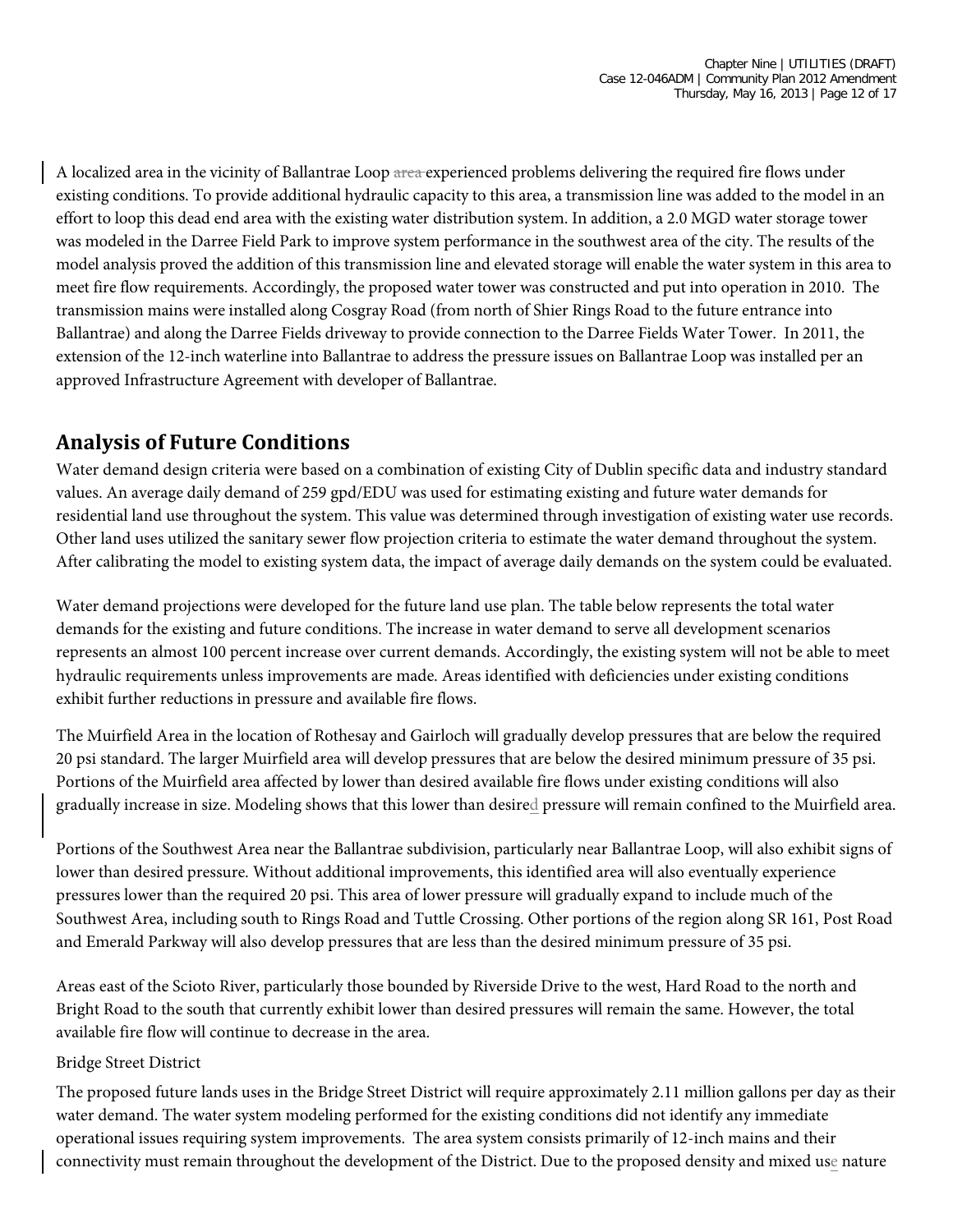of the District, a higher level of fire flow demand was analyzed. The system will need three improvements to deliver the needs water for the proposed development levels (in addition to the infrastructure needed for individual projects):

- Upsize the existing 8-inch line in Kilgour Place to a 12-inch line
- Create a 12-inch loop from Dublin Road to Kilgour Place
- Install a 12-inch line on Riverside Drive to connect to the existing 12-inch lines on Dale Drive and Tuller Road

#### **Conclusions and Recommendations**

Improvements to the water distribution system will be necessary to meet future peak hourly demands. The improvements to the existing distribution system necessary to meet acceptable peak hourly demand pressures and maximum daily fire flow requirements were included in the future conditions model. The results of the model showed the improvements were able to correct all of the problems in areas that were not able to meet pressure and fire flow requirements under future conditions.

The expansion of development into Dublin's planning area in the Negotiated Water and Sewer Service Area north of SR 161 will require additional storage capacity. While the proposed Darree Fields water tower can meet initial storage requirements for short-term development potential, it is expected that future water demand will require the need for storage along the U.S. 33/Industrial Parkway corridor. A 2.0 MG elevated water storage tank may be necessary between U.S. 33 and Industrial Parkway, depending upon a determination of future service provision within the area. A site just north of Corporate Boulevard will provide a centralized location and can serve the Negotiated Area.

The additional area proposed to be serviced by the water distribution system represents an additional 5.89 MGD in average water demand and an additional 27.0 MGD of peak hourly demand. To facilitate the growing demand on the system, a number of improvements will need to behave been implemented that will increase the system's ability to provide adequate pressures and fire flow capacity. While it has been shown the improvements listed below will resolve many system constraints, it may be possible to reduce the scope of improvements through more detailed analysis.

- Dublin Road Water Tower
- Darree Fields Water Tower
- Tartan West Transmission Line Improvements Completed within Tartan Ridge development
- Sawmill Road Water Line Improvements improvements were identified erroneously and are not needed.
- Cosgray Transmission Line Improvements Completed as a Capital Improvement project associated with the Darree Fields Water Tower construction
- Tuller Ridge Drive Water Line Improvements Completed within Greystone Mews development

These projections and proposed improvements are based on the mix of land uses and densities as expressed by the preferred land use scenario. Significant alterations to these densities could affect the ability of the City to provide required water system pressure and fire flows.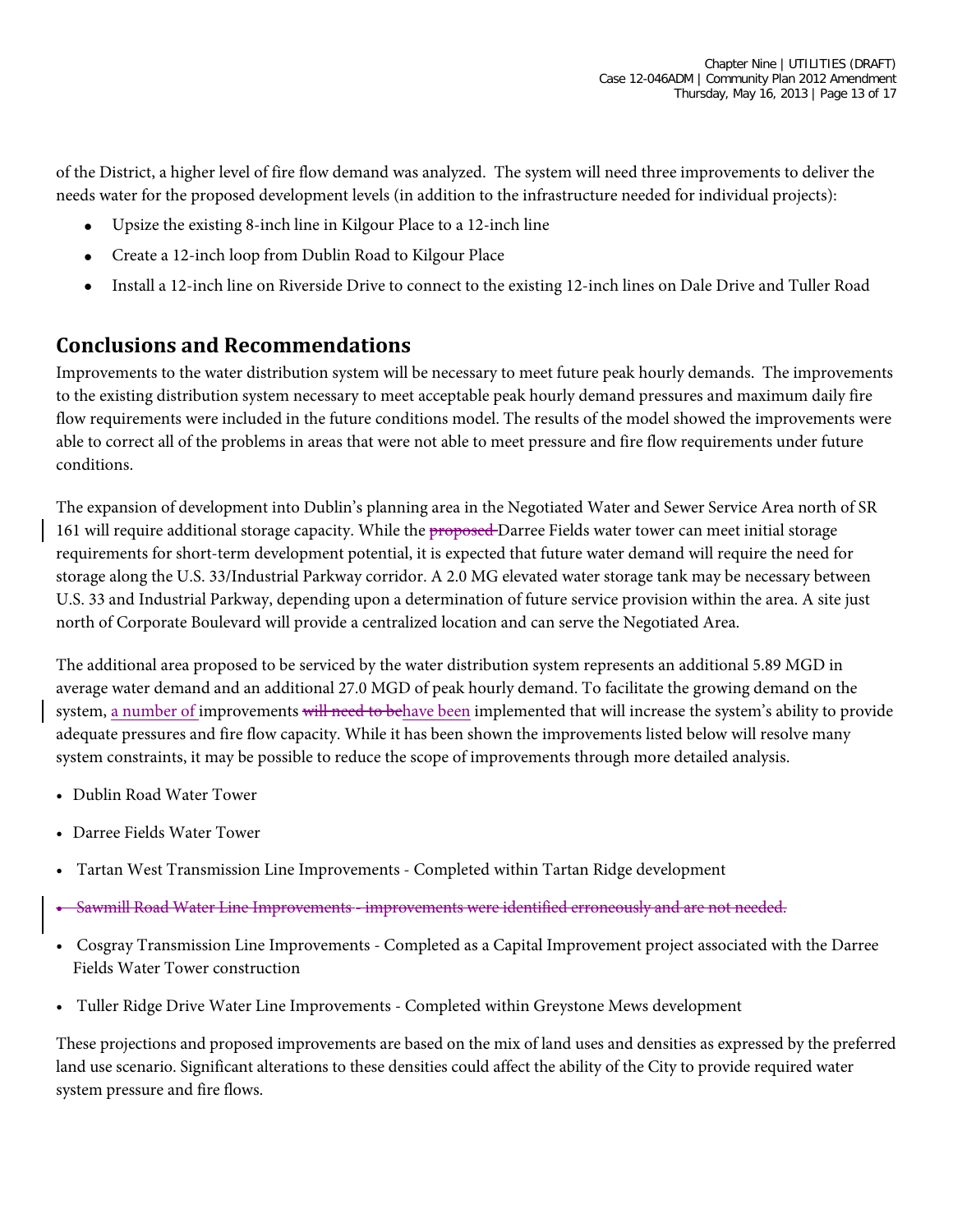### **STORMWATER MANAGEMENT**

#### **Existing Conditions**

Unlike sanitary sewer and water systems stormwater flow is naturally occurs by way of swales, creeks, and rivers, each of which contributes to a larger drainage area called watersheds. This means that the City cannot impair, and needs to proactively maintain the integrity and capacity of these naturally occurring features. While storm sewers and stormwater management will not limit the intensity of development, the allowance for appropriately sized facilities on each development is important. The creation of the Stormwater Master Plan and its recommendations for the 1997 Community Plan gave the City a strong base for managing stormwater.

The Stormwater Master Plan was created based on models of each stream that flows through the city to the Scioto River. The results of the 1997 modeling identified deficiencies in the system many of which have been addressed through the City's Capitol Improvements Program. These projects have included two phases of storm sewer installation in Historic Dublin, channel improvements along Clover Court and Shier Rings Road, the Aryshire Drive culvert replacement, and bank stabilization of the North Fork Indian Run along Brand Road. An audit of the North Fork Indian Run watershed showed that the regulations are controlling the runoff from developed sites at rates so that stream levels have not increased since the initial model was performed.

Another result of the previous modeling and investigation efforts was the identification of the need to implement new stormwater management regulations. The initial version resulted in Chapter 53 of the Codified Ordinances passed by City Council in 1998. These regulations included the first codified requirements for control of both quantity and quality of stormwater runoff in Central Ohio. This practice has subsequently been incorporated into the Ohio Environmental Protection Agency's (OEPA) General Construction Permit with some minor variations. To comply with the state regulations, City Council adopted a revised version of the Stormwater Regulations in 2005. This version of Chapter 53 also contains Stream Corridor Protection Zone regulations.

The regulations implemented since 1998 have required conservative allowable stormwater runoff from development sites. There were five watersheds where the significant development occurred: North Fork Indian Run, South Fork Indian Run, Cosgray Creek, Cramer Creek and Billingsley Creek. The Stormwater Master Plan contains predetermined release rates for each watershed. New modeling will aid in identifying any additional deficiencies for inclusion within the Capital Improvement Program.

The Stormwater Master Plan Update, completed in 2009, had three primary goals: (1) update the modeling for the watersheds that experienced the most significant development growth; (2) update the capital improvement program projects recommended by the 1999 plan; and (3) forecast future regulatory impacts on the City's stormwater management program.

To update the modeling, stormwater management plans on file were reviewed for all previous developments that were not part of the initial modeling, field visits were made to verify the infrastructure, and the computer model was updated and the results analyzed. This review noted 165 new stormwater management facilities that were added to the system, only 30 of these were not constructed per the approved construction drawings. The analysis and findings of this portion of the update included: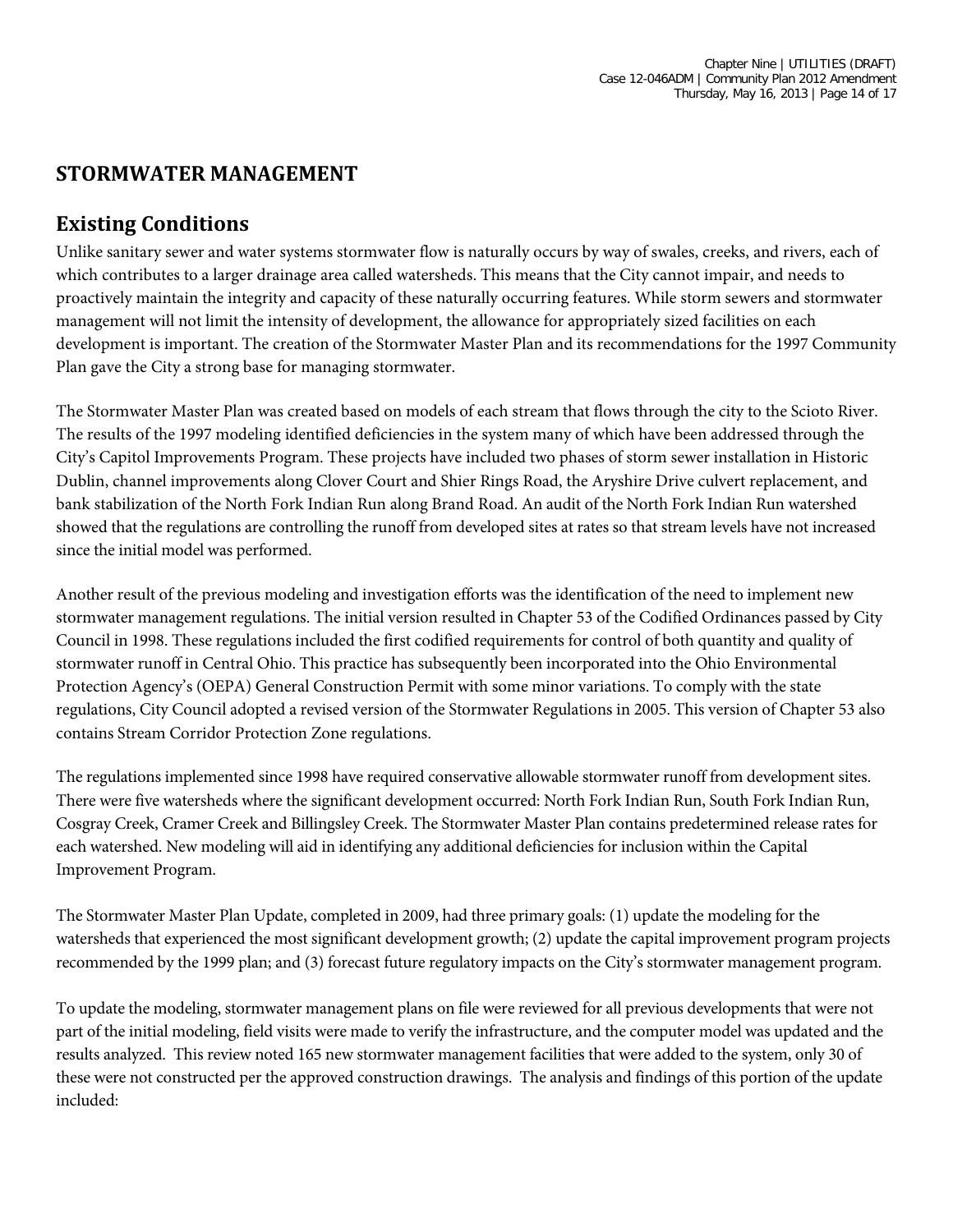- Wright's Run (Billingsley Creek): no new locations of stream bank erosion, deficient storm sewers, culver overtoppings or structural flooding.
- Cosgray Creek: two new locations of stream bank erosion, no deficient storm sewers, and two culverts that overtop in the 100 year event (under Shier-Rings Road (previously identified) and a driveway near Wilcox Road).
- Creamer Creek: three new locations of stream bank erosion, a section of deficient storm sewer in the Heather Glen subdivision, and no new culvert overtoppings or structural flooding.
- North Fork Indian Run: three new locations of stream bank erosion, no new pipes identified as deficient, and no new culvert overtoppings or structural flooding.
- South Fork Indian Run: one new locations of stream bank erosion, no new pipes identified as deficient, and one culvert overtoppings was identified.

These model results confirm that the City's current stormwater release rate policy provides consistent and accepted criteria throughout the city and has had a significant impact on minimizing effects of development to the receiving streams.

Three new capital improvement projects were identified through the modeling work: Hawk's Nest Improvements (storm sewer installation to alleviate standing water), Heather Glen Improvements (increase pipe size or add detention), and Glencree Place Improvements (storm sewer installation to alleviate standing water).

The future of stormwater regulations will evolve to include more prescriptive requirements for specific watersheds, numeric effluent limits, minimum control measures, encouragement of low-impact development design and retrofits to restore urban hydrology. While Dublin has required stormwater controls for quantity and quality since 1998, the City should consider changes to promote retrofits and low impact developments and should continue to coordinate with the OEPA on proposed changes to the statewide regulations for stormwater and erosion control.

Stream Corridor Protection Zones have added a layer of protection for stream corridors that may have otherwise been adversely effected by development and where no other regulations provided for the preservation of the riparian buffers. These zones apply to streams within Dublin that do not have federally designated floodways or floodplains. These zones will also aid to protect residents from impacts of flooding and land loss through erosion. The map above depicts the locations where a Stream Corridor Protection Zone may apply. The exact location and width is determined by specific criteria in the Code.

Crossing of a Stream Corridor Protection Zone for roadways is restricted. Crossings can be permitted if alternative roadway locations are demonstrated to be infeasible and disturbances within the Stream Corridor Protection Zone will be minimized and mitigated.

A limited number of uses are allowed within a Stream Corridor Protection Zone. These include recreational activity, removal of damaged or diseased trees, and establishment of new vegetation or reforestation. Other projects or work can be considered where an environmental and public benefit is demonstrated. Disturbance of the Stream Corridor Protection Zone for these activities can be mitigated through re-vegetation or reforestation.

The following activities are prohibited in a Stream Corridor Protection Zone per the City Code: construction, dredging or dumping, disturbance of natural non-invasive vegetation, parking, new surface and/or subsurface sewage disposal or treatment areas, fences, walls, new agricultural activities, industrial or commercial businesses, ditching/diking, changes in topography, removal of topsoil or use of herbicides and pesticides.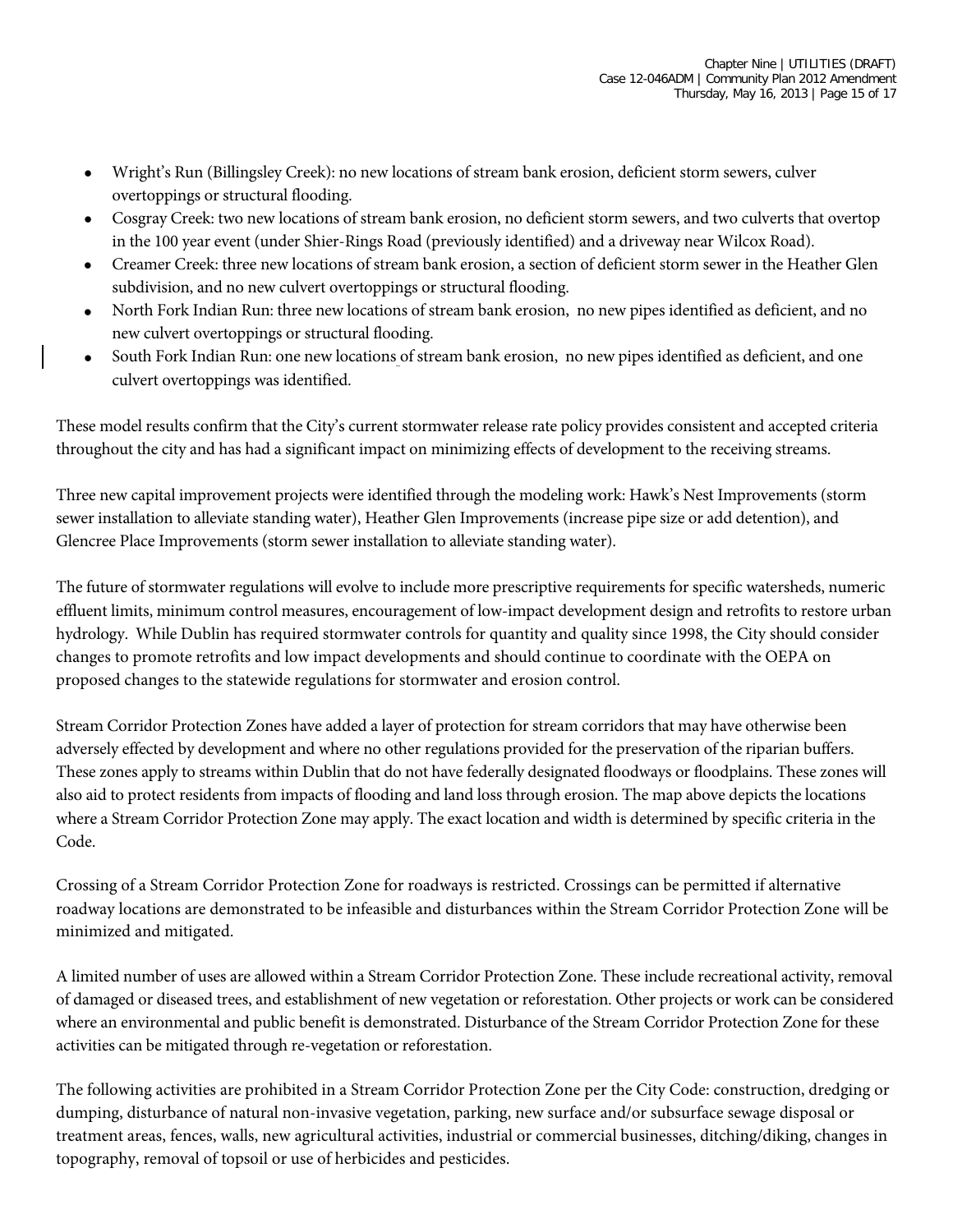The following facilities are prohibited in a Stream Corridor Protection Zone: buildings/structures, swimming pools, signs, billboards, utility lines or pipes (except as approved by the City), electric lines (with the exception of transmission lines), telecommunications lines (with the exception of transmission lines), cable TV lines and stormwater management facilities.

# **Analysis and Future Projections**

Each state is required by Section 303(d) of the Clean Water Act (33 U.S.C. 1313), to submit a prioritized list of impaired waters to the U.S. Environmental Protection Agency (EPA) for approval. The list indicates the waters of Ohio that are currently impaired and may require total maximum daily load (TMDL) development in order to meet water quality standards.

TMDL reports identify and evaluate water quality problems in impaired water bodies and propose solutions to bring those waters to attain water quality standards. TMDLs are established for phosphorus, sediment, fecal coliform bacteria, dissolved oxygen, ammonia, floodplain capacity, bed load, and habitat. Some of the recommended solutions to address the impairments include storm water controls, point source controls, manure management, and habitat improvements. As part of the federal Clean Water Act, the U.S. EPA must review and approve each TMDL.

Ohio's 2006 TMDL priority list was approved by the U.S. EPA on May 1, 2006. The list and schedule are contained in Appendix D.2 of the 2006 Integrated Water Quality Monitoring and Assessment Report and contains both the Scioto River and the Big Darby Creek. Prepared in accordance with federal guidance issued in July 2005, the Integrated Report satisfies the Clean Water Act requirements for both Section 305(b) water quality reports and Section 303(d) lists. The report describes the procedure that OEPA used to develop the list and indicates which areas have been selected for TMDL development during FFY 2007 through 2008. The Ohio EPA is moving forward on many TMDL projects, and a map of Ohio TMDLs in progress is also available from the Ohio EPA.

Currently, the land use planning boundary coincides with the limits of the watersheds that drain to the Scioto River. Development within the corporate limits of the city farther west or north of the current planning boundary could occur within the Big Darby and Little Darby Creek watersheds. Specifically, areas west of Dublin's current service area drain to Sugar Run, which is a tributary to the Big Darby Creek.

The Big Darby Creek Watershed TMDL Report that was approved by the U.S. EPA on March 31, 2006, states:

"*The Darby Creek watershed, including Big and Little Darby creeks, is an important water resource in Central Ohio. Natural resource professionals from private, public and academic institutions are unanimous in citing these streams as among the most biologically diverse streams of their size in the Midwest. Big and Little Darby creeks have been designated as State and National Scenic Rivers, and the watershed is known to provide habitat for several state and federally listed endangered species."*

The Ohio EPA has created specific regulations for stormwater management of this creek. Any regulations that are more stringent than Dublin's municipal regulations must be adhered to by development projects in the future.

Water quality assessments were performed by the OEPA in 2010 for their two assessment units that cover the City of Dublin: Indian Run (North and South Fork) watershed and Hayden Run – Scioto River watershed. The assessment placed these watersheds in Reporting Category 5 which means that the water quality is impaired and a TMDL is needed. A technical support document (TSD) is scheduled to be available by the OEPA for viewing by late 2012 or early 2013. The